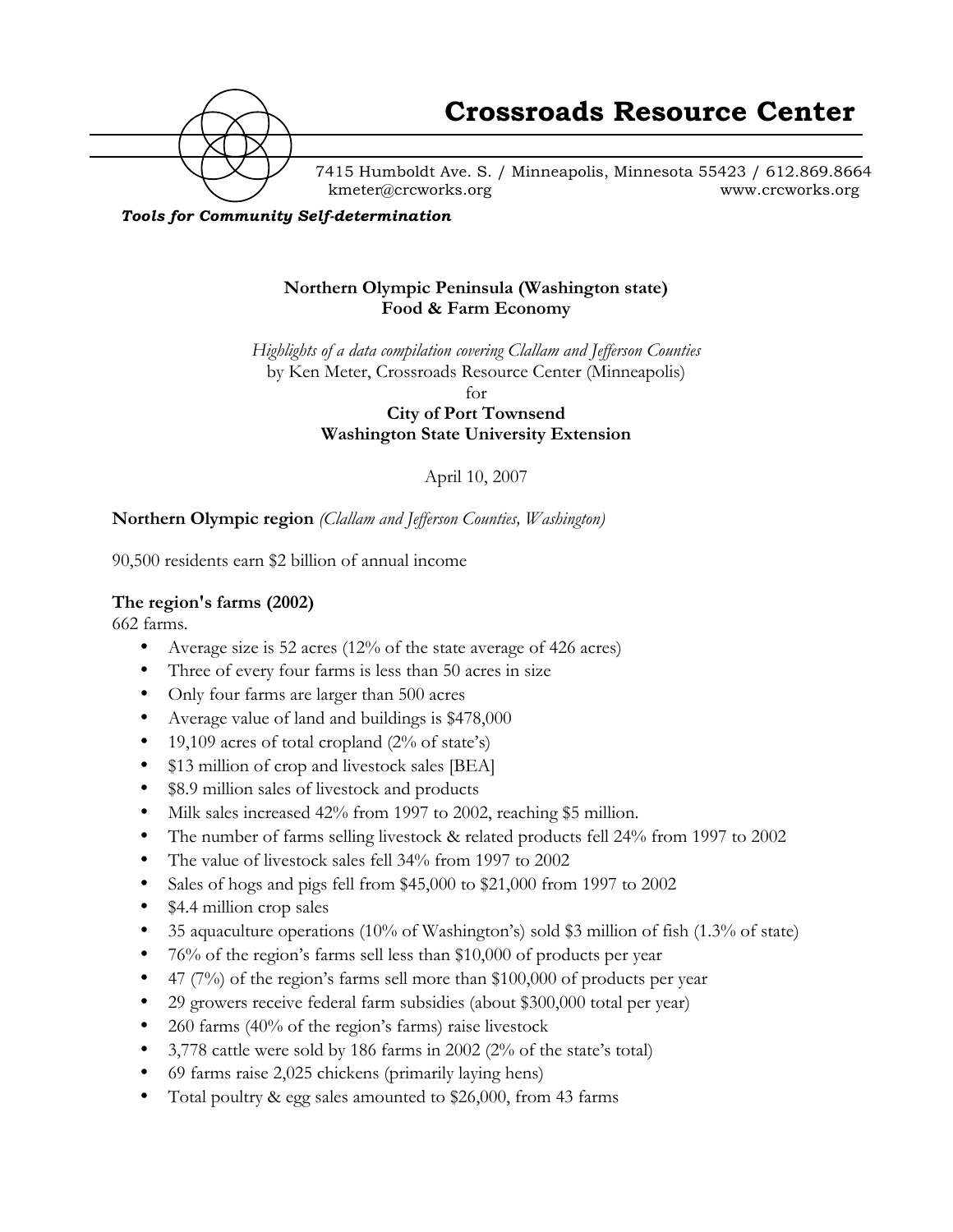- 48 farms raise sheep and lambs, with a total inventory of 1,513 animals (3% of Washington's animals)
- Total sheep, lamb and goat sales amounted to \$99,000 (2% of Washington's sales)
- 48 farms sell horses, mules or donkeys, selling a total of \$142,000 of animals
- 14 farms hold an inventory of 75 hogs and pigs
- 218 farms raise 28,000 tons of forage
- 110 farms raise 1,265 tons of hay
- 6 farms raise 6,570 tons of corn silage
- 9,900 bushels of oats produced on 4 farms
- 31,000 bushels of barley raised by 5 farms
- 44 farms raise 60 acres of vegetables, selling \$382,000
- This amounts to sales of 6,400 per acre
- 6 farms raise 1,260 hundredweight of potatoes
- 172 acres of orchard on 45 farms
- 83 farms raise greenhouse or nursery crops
- 10 farms sell \$246,000 of Christmas trees
- \$241,000 of organic foods are sold by 24 farms (4% of Washington's)
- 136 farms (21% of the region's farms) sell \$257,000 of food directly to consumers
- This is a 43% increase in the number of farms, and a 22% increase in direct food sales, from 1997 to 2002

Northern Olympic farmers have not had a truly good year financially since the period 1972-1977, when farmers brought in an average \$12 million surplus each year. Overall, in the 27 years since 1978, farmers have lost a total of \$33 million producing crops and livestock — an average of \$1.2 million per year. Cash receipts have exceeded production expenses in only six of those years. Farmers earned \$7 million less in 2004 than they had in 1969 *[All dollar figures in this section are listed in 2004 dollars].* 2004 was the best year the region's farmers have had in ten years.

The region's farmers produced an average of \$15.6 million of food commodities per year (1978-2004 average), spending \$16.8 million to raise them, losing an average \$1.2 million in production costs each year. Note that the annual production *surplus* during the early seventies is as large as *average annual sales* during the past 27 years.

Each year since 1978, the region's farmers have earned an average of \$5.9 million of other farmrelated income (such as cash rents for land, custom work for neighbors, production of nursery crops, etc.) which more than cover their losses producing crops and livestock. Federal subsidies are small, amounting to an average of about \$300,000 each year for all farms in the region over the past five years.

Most of the declines are due to declining prices for livestock and livestock products. While cash receipts from raising crops have held steady at about \$4 million each year since 1978, livestock receipts (including milk) have fallen from \$18 million in 1969 to \$9 million (50% decline). However, it should also be noted that the large surpluses generated in the early 1970s were primarily due to crop income.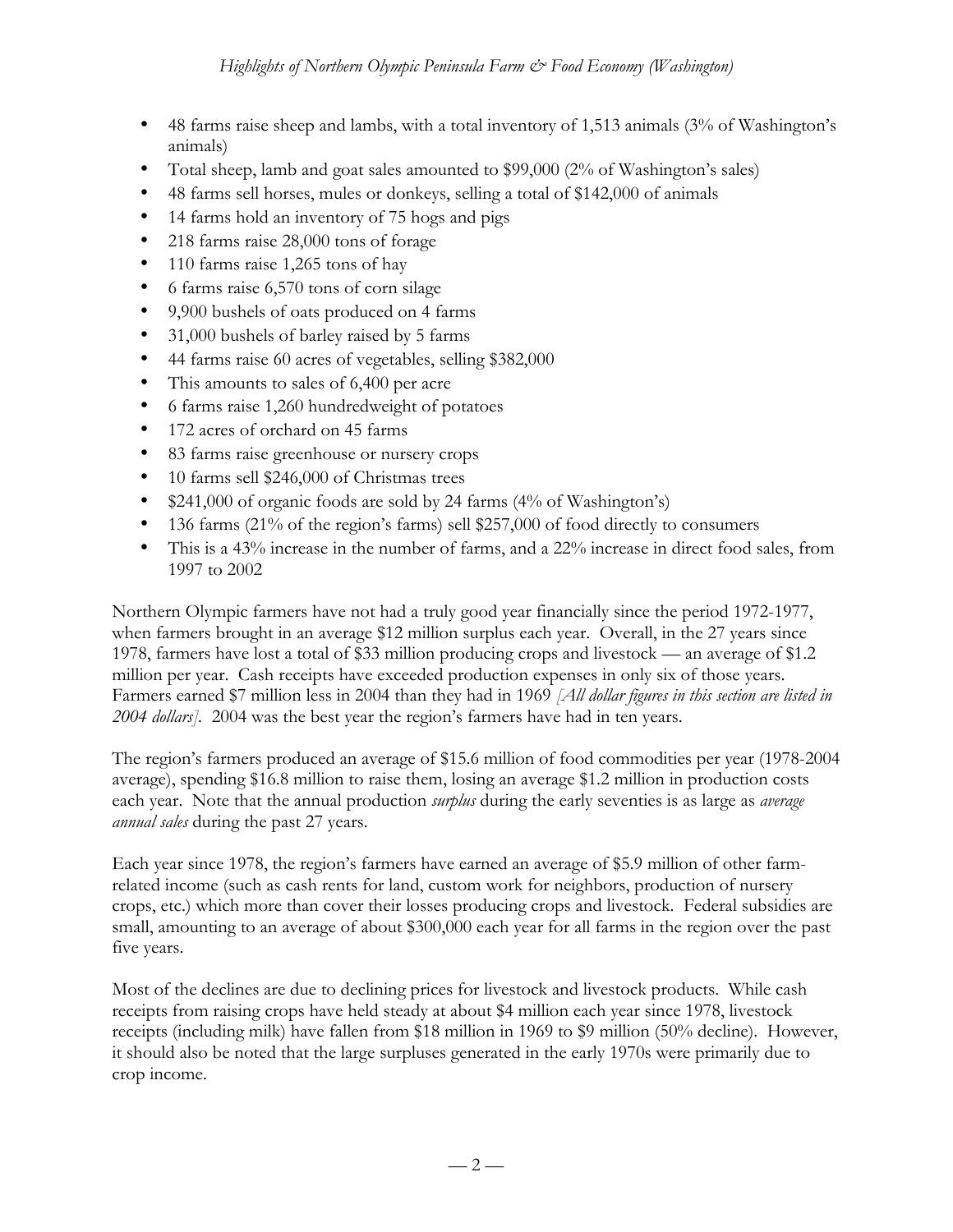While farmers are using less energy and fewer chemical inputs in recent years, labor costs have risen from \$2 million per year from 1978-1992 to \$3 million in the period 1999-2004.

Overall, after subsidies were taken into account, 65% of the region's farms reported net losses in 2002.

### **The county's consumers:**

Clallam and Jefferson consumers spend \$242 million buying food each year. \$141 million of this buys food to eat at home, and \$101 million is spent for eating out. Most of this food is sourced outside the region. \$257,000 of food products (2%) are sold by farmers directly to consumers, four times the national average.

#### **Poverty level:**

24,423 residents (27%) live in a household earning less than a living wage. "Living wage" is defined as 185% of the federal poverty guideline — the level at which children are eligible for free or reduced prices for school lunch, but still not enough to live well.

#### **Farm and food economy summary:**

Farmers lose \$1.2 million each year producing food commodities, while spending \$13 million buying outside inputs, while the region's consumers spend \$145 million buying food from outside. This is a total loss to the region of \$160 million of potential wealth *each year*. This loss amounts to ten times the value of all food commodities raised in the region.

#### **Northern Olympic region: markets for food eaten at home (BLS)**

|                                     | millions |
|-------------------------------------|----------|
| Meats, poultry, fish, and eggs      | 36       |
| Fruits & vegetables                 | 25       |
| Cereals and bakery products         | 16       |
| Dairy products                      | 19       |
| "Other," incl. sweets, fats, & oils |          |

### **Individual County Highlights (2002 Ag Census):**

### **Local, County & State Food markets (BLS):**

### **Clallam County: markets for food eaten at home**

|                                     | millions |
|-------------------------------------|----------|
| Meats, poultry, fish, and eggs      | 25       |
| Fruits & vegetables                 | 18       |
| Cereals and bakery products         | 11       |
| Dairy products                      | 13       |
| "Other," incl. sweets, fats, & oils | 32.      |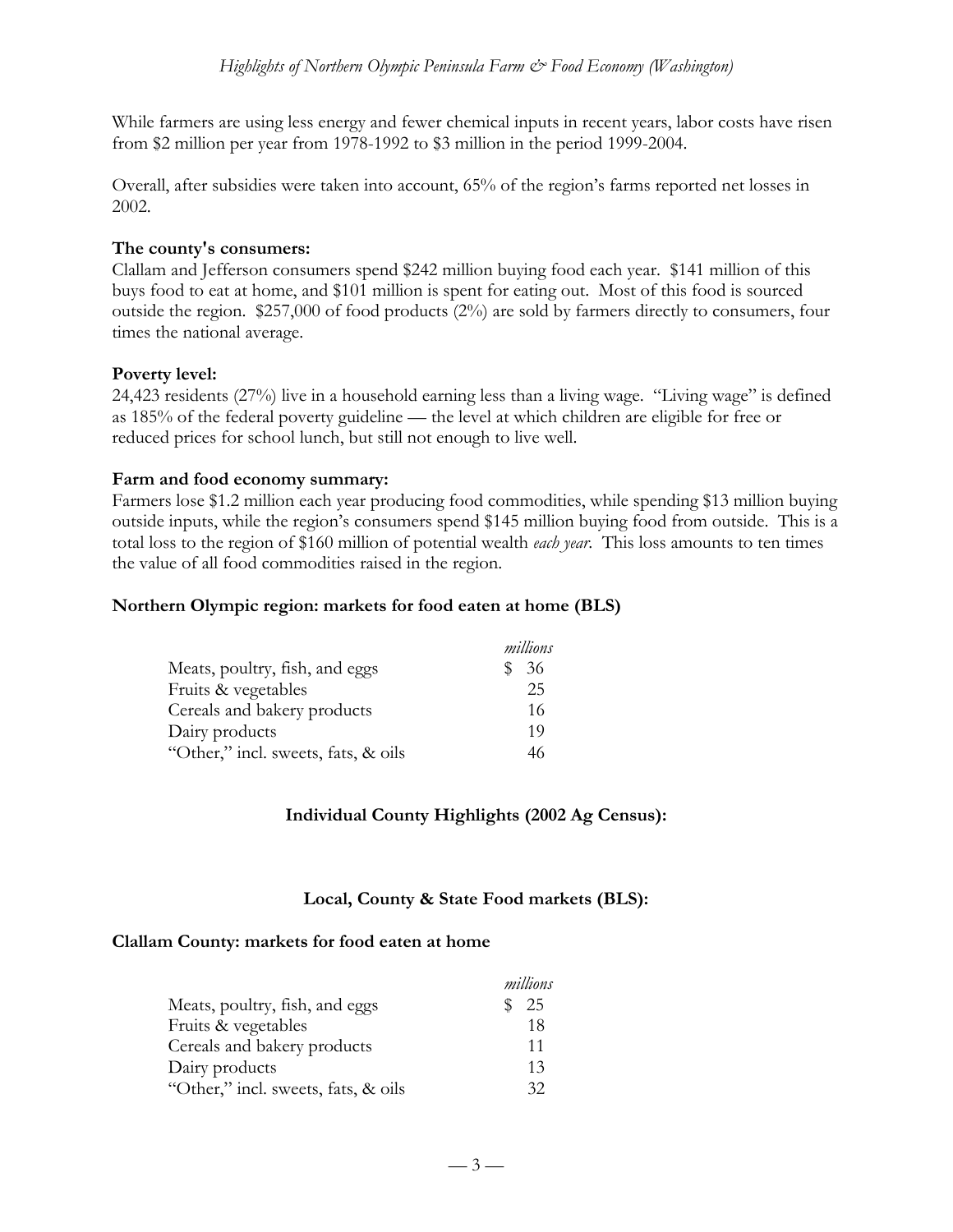# **Jefferson County: markets for food eaten at home**

|                                     | millions |
|-------------------------------------|----------|
| Meats, poultry, fish, and eggs      | \$ 11    |
| Fruits & vegetables                 |          |
| Cereals and bakery products         | 5        |
| Dairy products                      |          |
| "Other," incl. sweets, fats, & oils | 1 4      |

## **City of Seattle: markets for food eaten at home**

|                                     | millions |
|-------------------------------------|----------|
| Meats, poultry, fish, and eggs      | 238      |
| Fruits & vegetables                 | 167      |
| Cereals and bakery products         | 106      |
| Dairy products                      | 12.4     |
| "Other," incl. sweets, fats, & oils | 304      |

### **Seattle Metro area: markets for food eaten at home**

|                                     | millions |
|-------------------------------------|----------|
| Meats, poultry, fish, and eggs      | 889      |
| Fruits & vegetables                 | 662      |
| Cereals and bakery products         | 396      |
| Dairy products                      | 463      |
| "Other," incl. sweets, fats, & oils | 1,135    |

## **State of Washington: markets for food eaten at home**

|                                     | millions |
|-------------------------------------|----------|
| Meats, poultry, fish, and eggs      | \$2,094  |
| Fruits & vegetables                 | 1,465    |
| Cereals and bakery products         | 934      |
| Dairy products                      | 1,090    |
| "Other," incl. sweets, fats, & oils | 2,673    |